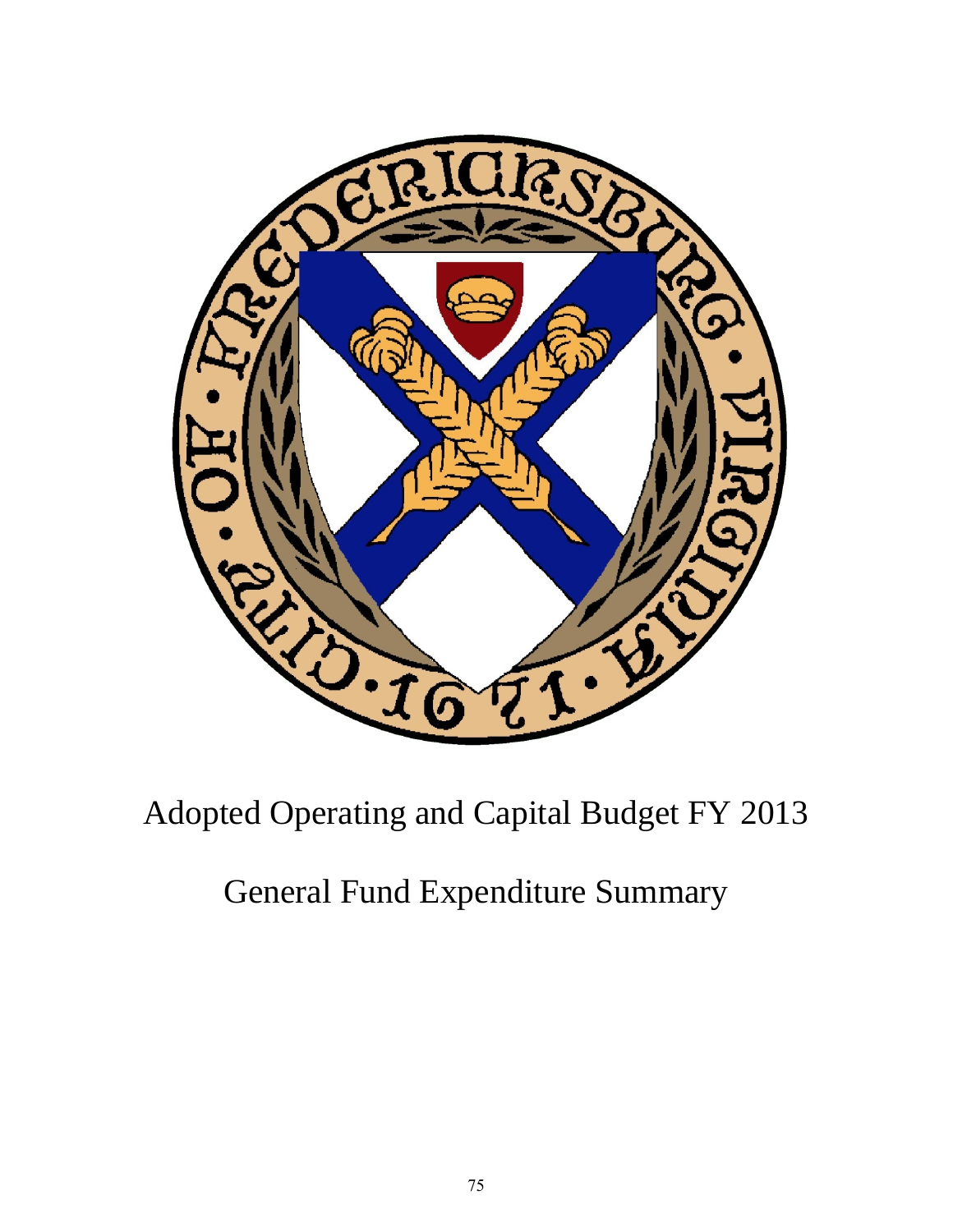## ADOPTED OPERATING BUDGET FY 2013 GENERAL FUND EXPENDITURE SUMMARY

| <b>Department</b>                               | <b>FY 11</b><br>Amended<br><b>Budget</b> | <b>FY 11</b><br>Actual | FY 12<br>Adopted<br><b>Budget</b> | FY 12<br>Amended<br>Budget <sup>1</sup> | FY 13<br><b>Budget</b> | Percent<br>Change |
|-------------------------------------------------|------------------------------------------|------------------------|-----------------------------------|-----------------------------------------|------------------------|-------------------|
| City Council                                    | 204,250                                  | 190,200                | 209,200                           | 209,200                                 | 211,400                | 1.05%             |
| Clerk of Council                                | 117,750                                  | 100,947                | 101,550                           | 101,550                                 | 102,410                | 0.85%             |
| <b>City Manager</b>                             | 529,536                                  | 532,273                | 724,290                           | 716,690                                 | 727,815                | 0.49%             |
| <b>Legal Services</b>                           | 289,119                                  | 243,127                | 323,300                           | 323,300                                 | 336,495                | 4.08%             |
| Human<br>Resources                              | 301,610                                  | 270,222                | 305,700                           | 305,700                                 | 315,335                | 3.15%             |
| Independent<br>Auditor                          | 87,235                                   | 80,156                 | 83,235                            | 83,235                                  | 80,735                 | $-3.00\%$         |
| Postage Machine                                 | 9,000                                    | 5,292                  | 8,000                             | 8,000                                   | 6,500                  | $-18.75%$         |
| Copy Machine                                    | 19,850                                   | 20,177                 | 18,850                            | 18,850                                  | 17,850                 | $-5.31%$          |
| Commissioner of<br>the Revenue                  | 871,717                                  | 864,843                | 890,555                           | 897,555                                 | 944,320                | 6.04%             |
| <b>Board of Real</b><br><b>Estate Assessors</b> | 260,000                                  | 264                    | 10,000                            | 125,000                                 | 7,000                  | $-30.00\%$        |
| Board of<br>Equalization                        |                                          |                        |                                   |                                         | 5,000                  | 0.00%             |
| Treasurer                                       | 674,071                                  | 740,604                | 839,465                           | 842,465                                 | 793,170                | $-5.51%$          |
| <b>Fiscal Affairs</b>                           | 577,643                                  | 569,903                | 581,350                           | 583,550                                 | 609,330                | 4.81%             |
| Information<br>Technology                       | 651,102                                  | 646,917                | 893,910                           | 918,742                                 | 1,009,405              | 12.92%            |
| Insurance<br>Program                            | 698,000                                  | 569,932                | 743,000                           | 723,000                                 | 807,000                | 8.61%             |
| Safety & Risk<br>Management                     | 52,082                                   | 31,790                 | 81,250                            | 84,494                                  | 93,270                 | 14.79%            |
| Registrar                                       | 201,140                                  | 167,469                | 206,650                           | 211,650                                 | 205,355                | $-0.63%$          |
| Circuit Court                                   | 87,431                                   | 85,981                 | 103,900                           | 103,900                                 | 102,655                | $-1.20%$          |
| Gen. District<br>Court                          | 43,950                                   | 22,570                 | 43,950                            | 43,950                                  | 34,950                 | $-20.48%$         |
| Special<br>Magistrate Court                     | 13,000                                   | 15,796                 | 13,000                            | 13,000                                  | 13,000                 | 0.00%             |
| <b>JDR</b> District<br>Court                    | 20,800                                   | 16,804                 | 20,800                            | 22,576                                  | 18,300                 | $-12.02%$         |
| Clerk of the<br>Circuit Court                   | 712,392                                  | 643,857                | 714,430                           | 734,597                                 | 757,360                | 6.01%             |
| Sheriff                                         | 1,302,610                                | 1,326,573              | 1,473,775                         | 1,494,304                               | 1,584,405              | 7.51%             |

<sup>&</sup>lt;sup>1</sup> FY 12 Amended Budget included here and in the narratives is as of mid-August and does not include any final adjustments that might be made for the final audit report.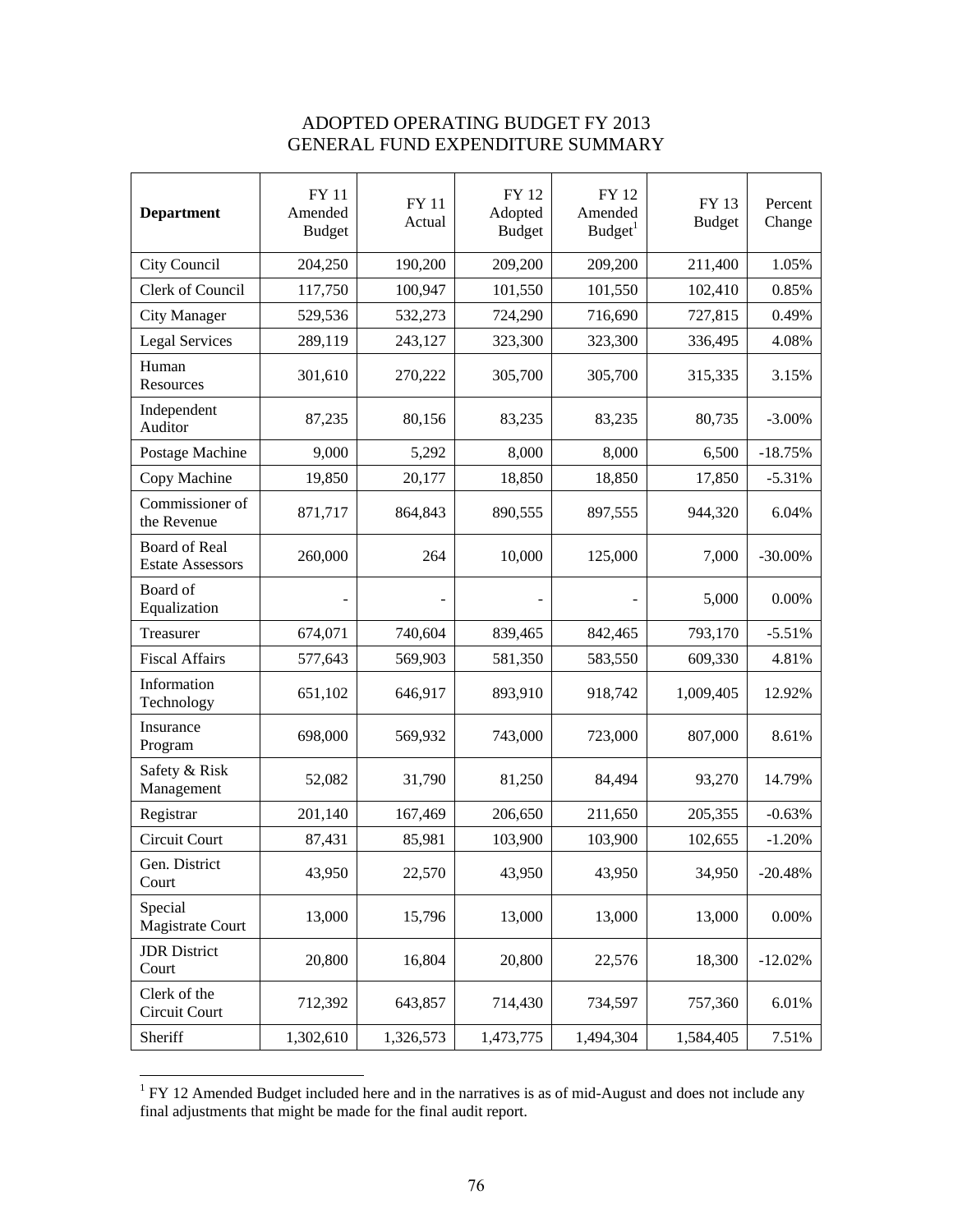| <b>Department</b>                     | <b>FY 11</b><br>Amended<br><b>Budget</b> | <b>FY 11</b><br>Actual | FY 12<br>Adopted<br><b>Budget</b> | FY 12<br>Amended<br>Budget <sup>1</sup> | FY 13<br><b>Budget</b> | Percent<br>Change |
|---------------------------------------|------------------------------------------|------------------------|-----------------------------------|-----------------------------------------|------------------------|-------------------|
| <b>JDR</b> Services                   | 30,630                                   | 30,630                 | 62,950                            | 62,950                                  | 74,605                 | 18.51%            |
| Juries                                | 30,000                                   | 27,930                 | 30,000                            | 30,000                                  | 30,000                 | 0.00%             |
| <b>Court Appointed</b><br>Attorney    | 18,000                                   | 9,855                  | 17,000                            | 17,000                                  | 15,000                 | $-11.76%$         |
| Commonwealth's<br>Attorney            | 1,148,743                                | 1,077,524              | 1,161,180                         | 1,151,080                               | 1,134,600              | $-2.29%$          |
| Police                                | 7,038,610                                | 6,906,272              | 7,199,615                         | 7,258,512                               | 7,434,455              | 3.26%             |
| <b>Auxiliary Police</b>               | 13,000                                   | 11,505                 | 13,000                            | 11,500                                  | 13,100                 | 0.77%             |
| Fire Department                       | 4,078,886                                | 4,096,664              | 4,301,950                         | 4,348,174                               | 4,402,500              | 2.34%             |
| Volunteer Fire                        |                                          |                        |                                   |                                         |                        | 0.00%             |
| <b>Rescue Services</b>                | 280,200                                  | 278,905                | 255,200                           | 255,200                                 | 257,040                | 0.72%             |
| Fire - Emergency<br>Medical           | 1,020,580                                | 918,736                | 825,100                           | 883,261                                 | 852,115                | 3.27%             |
| Fire - Hazardous<br>Materials         | 26,680                                   | 21,033                 | 29,680                            | 29,680                                  | 29,680                 | 0.00%             |
| Corrections                           | 3,679,467                                | 3,670,184              | 3,194,805                         | 3,194,805                               | 3,341,000              | 4.58%             |
| Building &<br>Development<br>Services | 875,804                                  | 838,823                | 883,800                           | 885,800                                 | 932,370                | 5.50%             |
| Blight<br>Abatement                   | 110,000                                  | 17,884                 | 30,000                            | 35,000                                  |                        | 0.00%             |
| Police - Animal<br>Control            | 98,200                                   | 88,036                 | 100,250                           | 102,750                                 | 102,575                | 2.32%             |
| Medical<br>Examiner                   | 1,200                                    | 80                     | 1,200                             | 1,200                                   | 1,200                  | 0.00%             |
| Police - E911                         | 945,200                                  | 915,489                | 917,140                           | 953,976                                 | 1,093,850              | 19.27%            |
| PW Engineering                        | 801,090                                  | 727,871                | 754,450                           | 761,450                                 | 759,425                | 0.66%             |
| PW Street Maint.                      | 1,032,574                                | 946,210                | 993,850                           | 1,014,649                               | 1,041,640              | 4.81%             |
| PW Drainage                           | 220,989                                  | 198,744                | 265,470                           | 265,470                                 | 242,440                | $-8.68%$          |
| PW Streetlights                       | 384,000                                  | 334,006                | 369,000                           | 422,328                                 | 365,000                | $-1.08%$          |
| PW Snow<br>Removal                    | 121,500                                  | 69,576                 | 121,500                           | 42,951                                  | 129,535                | 6.61%             |
| PW Industrial<br>Rail                 | 15,500                                   | 14,786                 | 15,500                            | 17,500                                  | 15,500                 | 0.00%             |
| PW Traffic                            | 386,976                                  | 320,056                | 533,105                           | 610,122                                 | 543,050                | 1.87%             |
| PW Shop                               | 1,307,304                                | 1,253,997              | 1,230,335                         | 1,245,335                               | 1,332,485              | 8.30%             |
| PW Graphics                           | 101,034                                  | 88,742                 | 85,685                            | 93,045                                  | 85,130                 | $-0.65%$          |
| PW Tree                               | 30,000                                   | 30,601                 | 50,000                            | 98,000                                  | 50,000                 | 0.00%             |
| PW Street<br>Sanitation               | 687,655                                  | 689,282                | 672,675                           | 672,675                                 | 802,315                | 19.27%            |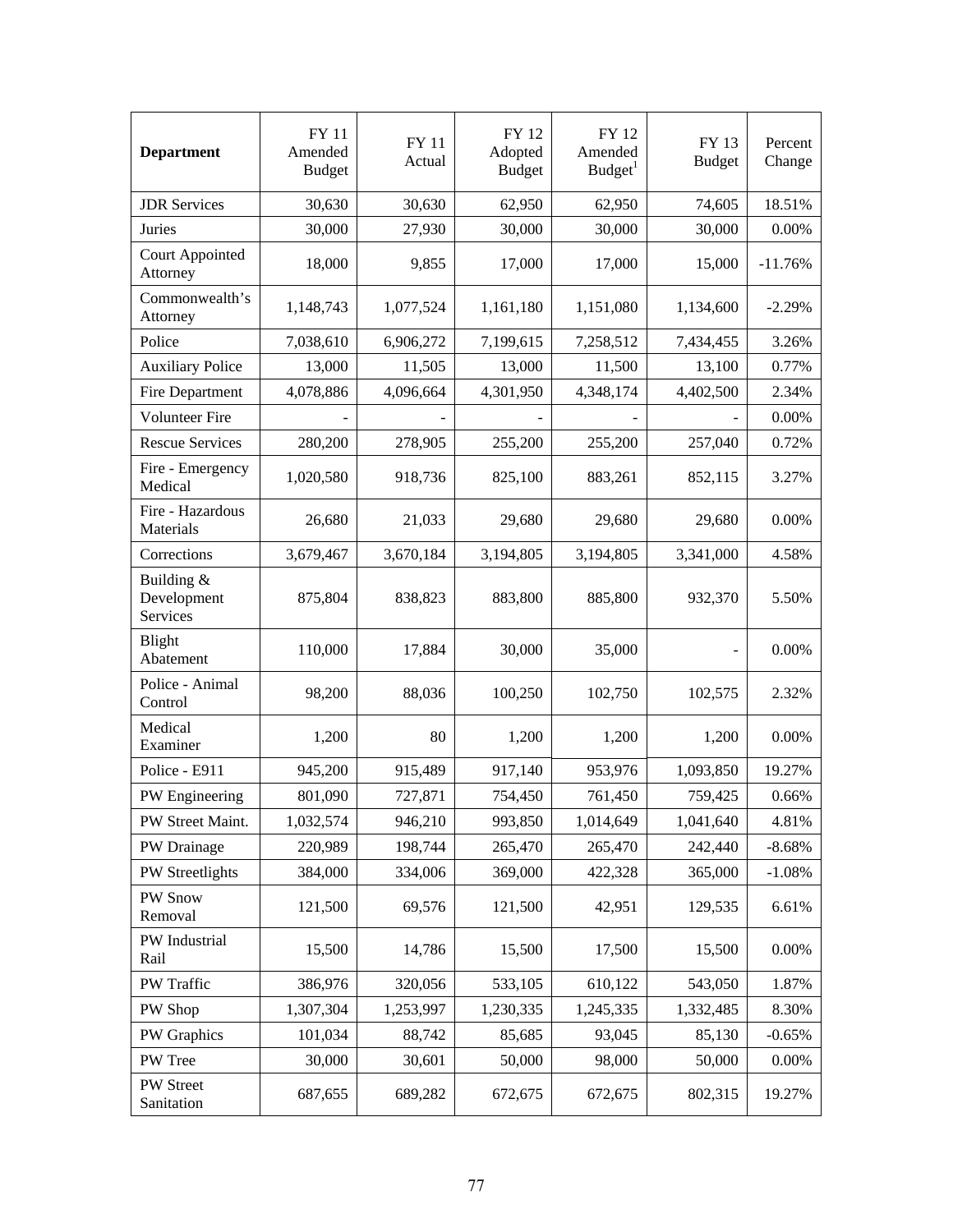| <b>Department</b>                                         | <b>FY 11</b><br>Amended<br><b>Budget</b> | <b>FY 11</b><br>Actual              | FY 12<br>Adopted<br><b>Budget</b> | FY 12<br>Amended<br>Budget <sup>1</sup> | FY 13<br><b>Budget</b>   | Percent<br>Change |
|-----------------------------------------------------------|------------------------------------------|-------------------------------------|-----------------------------------|-----------------------------------------|--------------------------|-------------------|
| PW Refuse<br>Collection                                   | 586,748                                  | 556,594                             | 608,330                           | 612,163                                 | 622,555                  | 2.34%             |
| PW Refuse<br>Disposal                                     | 122,465                                  | 135,741                             | 126,050                           | 164,894                                 | 130,450                  | 3.49%             |
| PW Recycling<br>Collection                                | 119,516                                  | 118,628                             | 123,170                           | 124,170                                 | 127,005                  | 3.11%             |
| <b>Public Facilities</b><br>- General                     | 1,677,678                                | 1,652,732<br>1,679,735<br>1,684,735 |                                   | 1,694,060                               | 0.85%                    |                   |
| <b>Public Facilities</b><br>- Environmental<br>Management | 5,400                                    | 5,400                               |                                   | 5,400                                   | $\overline{\phantom{m}}$ | 0.00%             |
| <b>Public Facilities</b><br>$-$ Special<br>Projects       | 267,388                                  | 211,320                             | 279,850                           | 291,950                                 | 295,495                  | 5.59%             |
| Health Dept.                                              | 414,276                                  | 414,276                             | 414,280                           | 414,280                                 | 414,280                  | 0.00%             |
| <b>RACSB</b>                                              | 191,325                                  | 191,325                             | 191,325                           | 191,325                                 | 197,065                  | 3.00%             |
| Contributions                                             | 373,880                                  | 343,161                             | 358,285                           | 358,285                                 | 341,870                  | $-4.58%$          |
| Colleges                                                  | 5,750                                    | 5,750                               | 5,750                             | 5,750                                   | 5,750                    | 0.00%             |
| PRPF Admin                                                | 546,034                                  | 527,346                             | 552,300                           | 556,025                                 | 562,710                  | 1.88%             |
| <b>PRPF</b><br>Supervision                                | 590,711                                  | 596,674                             | 601,050                           | 601,050                                 | 617,795                  | 2.79%             |
| PRPF Maint.                                               | 934,162                                  | 928,119<br>1,009,050<br>1,042,050   |                                   | 1,044,975                               | 3.56%                    |                   |
| <b>PRPF</b> Aquatics                                      | 125,850                                  | 110,770                             | 125,850                           | 125,850                                 | 131,440                  | 4.44%             |
| Museums                                                   | 85,975                                   | 85,975                              | 95,975                            | 95,975                                  | 95,975                   | 0.00%             |
| Library                                                   | 1,048,690                                | 1,048,690                           | 1,180,000                         | 1,180,000                               | 1,238,485                | 4.96%             |
| Planning                                                  | 632,970                                  | 456,915                             | 460,025                           | 590,025                                 | 540,590                  | 17.51%            |
| Community<br>Development                                  | 56,555                                   | 50,032                              | 66,350                            | 66,350                                  | 108,320                  | 63.26%            |
| <b>BZA</b>                                                | 1,600                                    | 755                                 | 1,600                             | 1,600                                   | 1,600                    | $0.00\%$          |
| <b>ARB</b>                                                | 2,000                                    | 208                                 | 2,000                             | 2,000                                   | 2,000                    | 0.00%             |
| Clean & Green                                             | 1,500                                    | 1,060                               | 1,500                             | 2,100                                   | 3,000                    | 100.00%           |
| Economic<br>Development &<br>Tourism                      | 927,222                                  | 866,383                             | 948,950                           | 989,637                                 | 971,930                  | 2.42%             |
| Soil & Water                                              | 9,350                                    | 9,350<br>6,000<br>6,000             |                                   |                                         | 0.00%                    |                   |
| Transfers                                                 | 31,736,252                               | 34,932,093                          | 33,815,655                        | 33,840,655                              | 34,964,685               | 3.40%             |
| Contingency                                               | 267,299                                  |                                     | 521,530                           | 458,530                                 | 576,085                  | 10.46%            |
| <b>Grand Total</b>                                        | 72,938,706                               | 73,973,015                          | 75,684,610                        | 76,440,520                              | 78,551,790               | 3.79%             |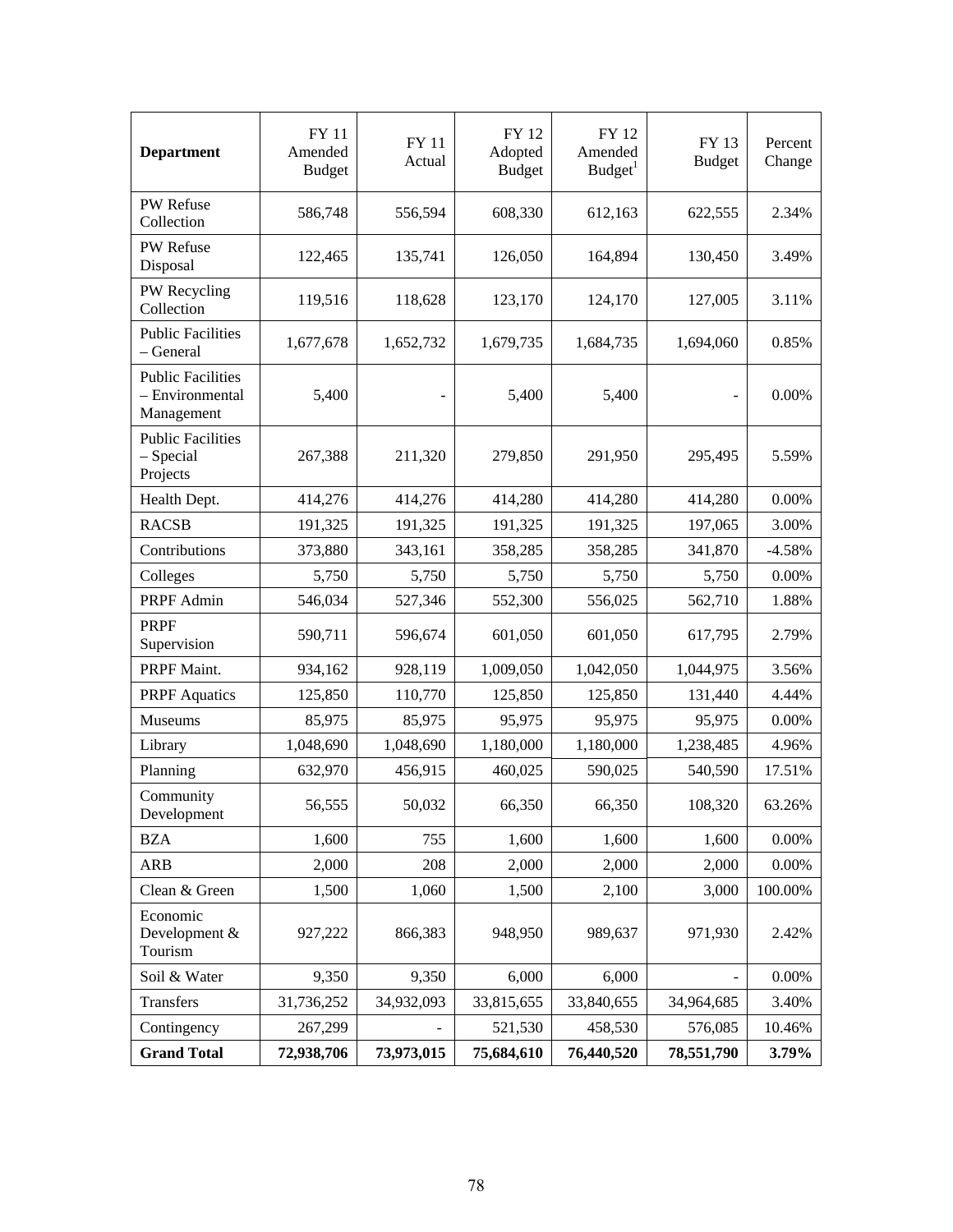